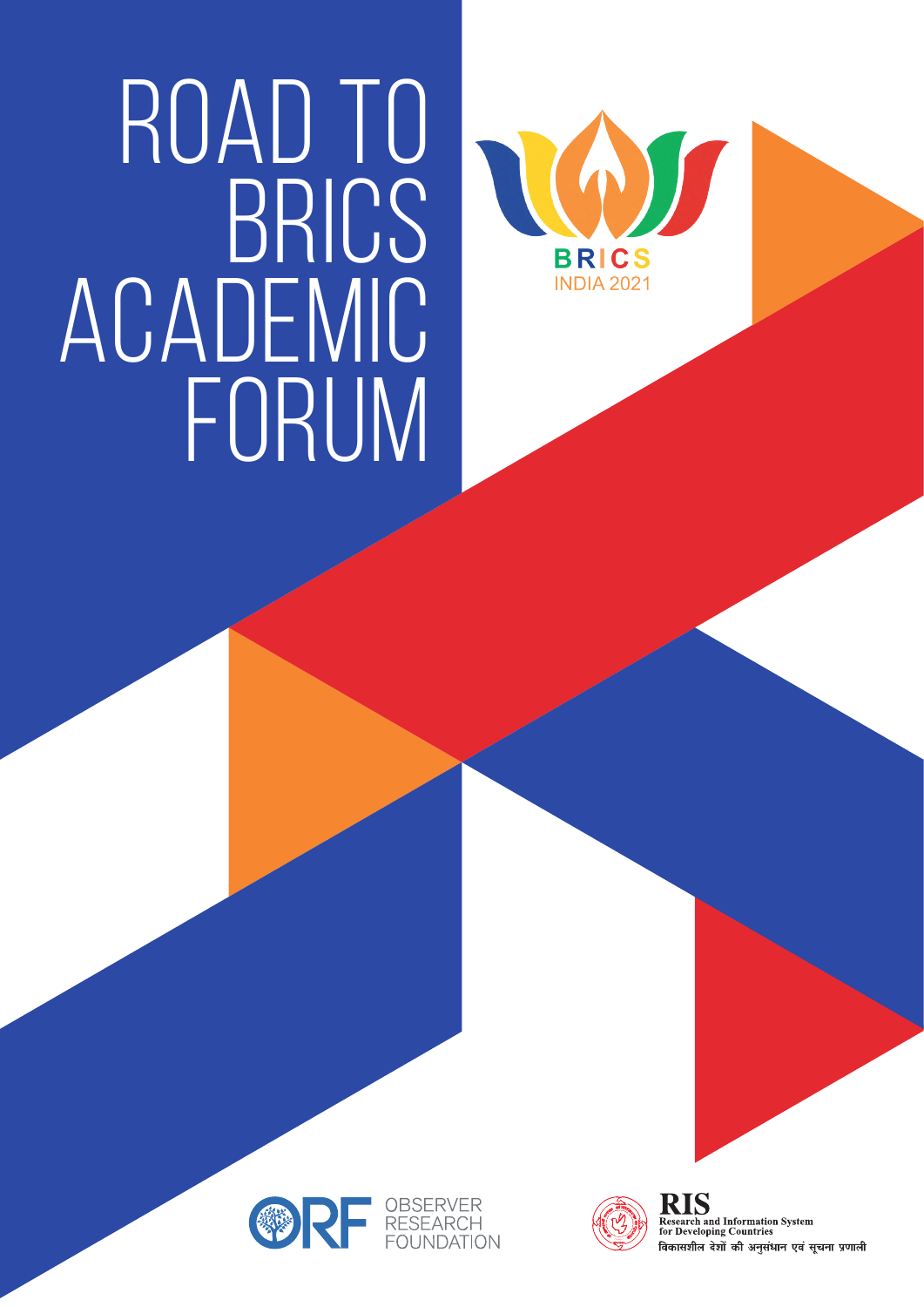

## Dialogue on Digital BRICS: A New Framework for Cooperation on Technology and Innovation

**DATE:** JUNE 24 2021 **PARTICIPANTS**



**PROFESSOR KARIN COSTA VAZQUEZ,** Assistant Dean for Global

Engagements, Associate Professor and Executive Director, Centre for African Latin American and Caribbean Studies at O.P. Jindal Global University



**DR PRIYADARSHI DASH,** Associate Professor, Research and Information System for Developing Countries (RIS), India



**DR ALEXANDRA MOROZKINA,** Head of the Structural Reforms Division, EconomExpert Group, Russia



**DR YUTAO ZHU,** President of China Branch of BRICS Institute of Future Networks, China



**MR ASHRAF PATEL,** Member, South Africa BRICS Think Tank Network (SABTT), South Africa



#### **MODERATOR:**

Ms Sunaina Kumar, Senior Fellow, Observer Research Foundation



**KEYNOTE SPEAKER:** Dr Rajiv Kumar, Vice Chairman, NITI Aayog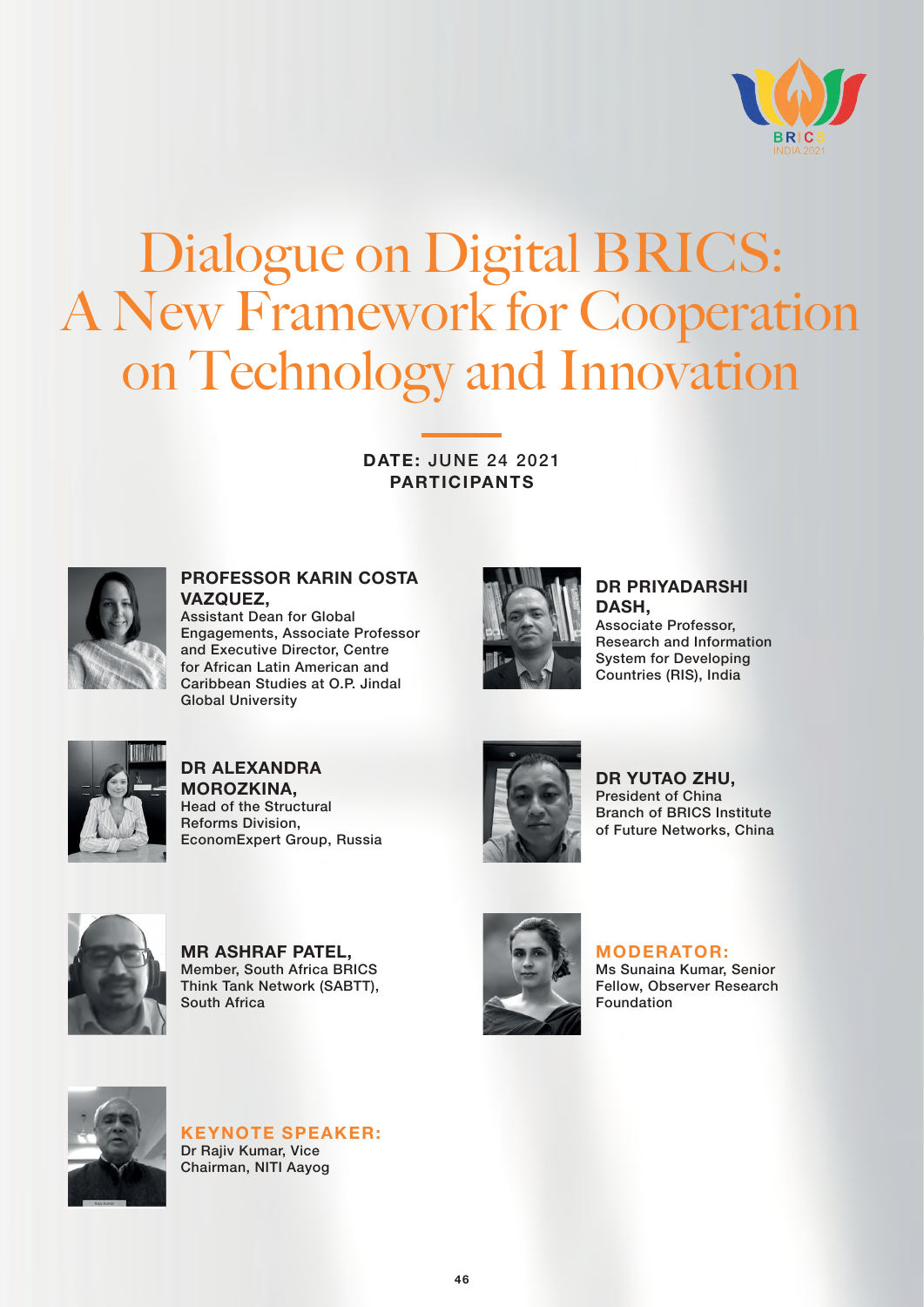

### **RAPPORTEUR'S NOTES:**

It is undeniable that technology and innovation<br>have become the backbone of the global<br>economy, with nearly every aspect of human<br>life being influenced by it. What is needed is<br>a new framework for cooperation on technology t is undeniable that technology and innovation have become the backbone of the global economy, with nearly every aspect of human life being influenced by it. What is needed is and innovation as emerging markets become the pathfindersin the digital economy and challenge the domination of digital incumbents through innovation.

Dr Rajiv Kumar, in his keynote address, noted the importance of leveraging technology and digital solutions. He further mentioned India's efforts to empower its citizens through technology and innovation. He highlighted the efforts of the Attal Innovation Mission and Start-up India Scheme in providing the youth with necessary market linkages to scale up their production. According to him, the next stage of growth in the technology sector will come from SMEs. He further added that India has been able toredefineSMEsbyprovidingthemgreater space and potential to grow by enhancing their revenue and investment limits. He asserted that with a similar approach, enterprises of developing countries can grow immensely as they will benefit from technology advancements, which in return will give them efficient credit and market access.

Karin Costa Vazquez remarked on the deteriorating condition of information and communication technology in the BRICS nations. This could boost international trade by a quarter, she predicted, but there are several incipient issues because of the lack of legal provisions for technology transfer, cybersecurity, data protection, and lack of clarity on definitions of e-trade in goods and services, which need urgent attention.

Dr Alexandra Morozkina remarked on the issues of digital literacy and inequality. According to her, digital inequality still requires a lot of work, and a robust statistical evaluation system is the primary step to minimise the gap on the domestic front. She asserted that national and international averages are misleading all the time, and hence should not be considered. Cooperation is required in areas of digital infrastructure with respect to digital literacy. She emphasised the need to revisit the digital literacy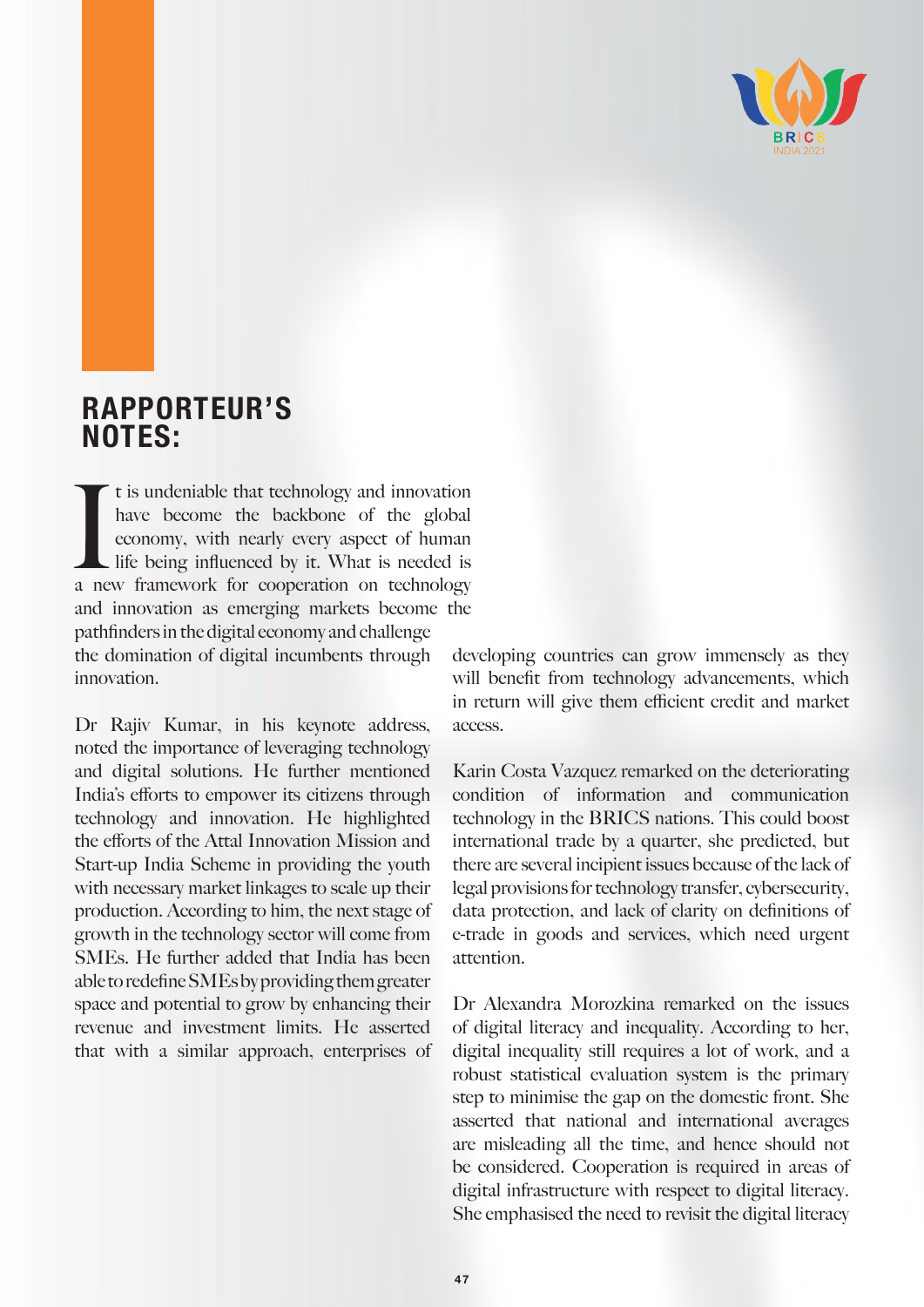

evaluation criteria as different countries follow different methods, proposing that the BRICS countries devise the new framework. According to Morozkina, digital literacy is also essential for officials as they need to understand digital tools that are used for public services.

Dr Yutao Zhu mentioned the positive impact that digitisation will have on the economy and asserted that new ICT techniques like artificial intelligence and cloud computing, can be used in traditional fields like education in the future as well.

According to Mr Ashraf Patel, the crisis in the digital economy is a continuation of the crisis in the goods and services economy. He highlighted that the digital economy is not delinked from the normal economy and existing inequalities in the labour market; all of this is reproduced in the information economy. He also pointed out that South

Africa wants to retain elements of data sovereignty for national development as the current model does not encourage local entrepreneurs and SMEs but instead promotes multinational companies (MNCs). He added that SMEs led by the youth have lowered the dependence on MNCs and intellectual property. Therefore, cooperation on digital industrialisation needs to evolve with a proliferation of SMEs and startups to decrease dependence on MNCs.

Dr Priyadarshi Dash highlighted the importance of the digital economy and the need to study the subject in today's age. He even commented on a report by the United Nations Industrial Development Organization that states that the BRICS countries, barring China, are not frontrunners in technology and innovation. He added that there is much to learn from the pandemic as many challenges and solutions were identified during this time. He reiterated Patel's point on SMEs by recalling how SMEs have always been on a backfoot for lack of working capital.

Ms Sunaina Kumar concluded the session by highlighting how the pandemic has increased humans' dependence on technology.